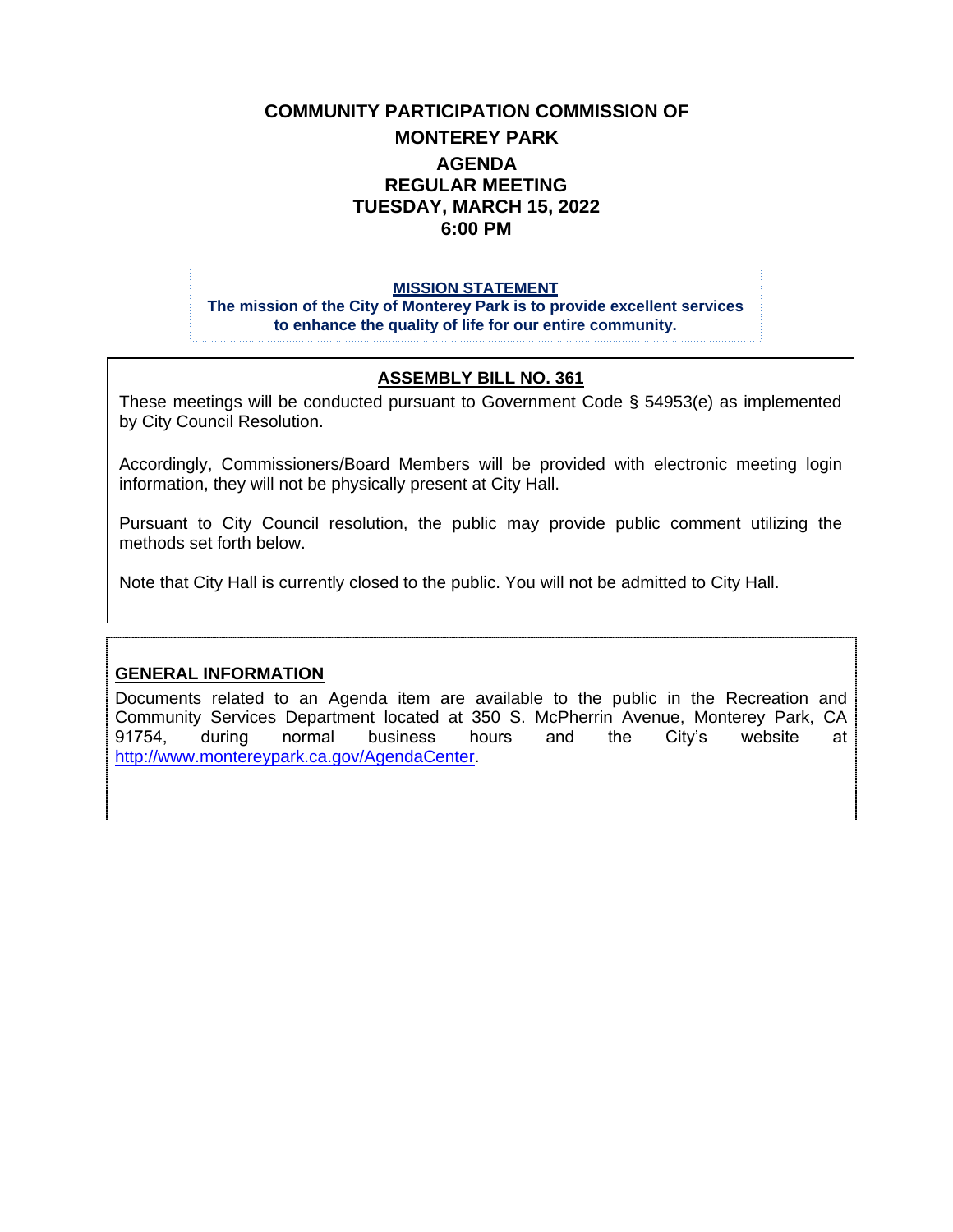## **PUBLIC PARTICIPATION**

In accordance with Government Code § 54953(e) and City Council resolution, remote public participation is allowed in the following ways:

#### Via Email

Public comment will be accepted up to 24 hours before the meeting via email to recreation@montereypark.ca.gov and, when feasible, read into the record during public comment. Written communications are limited to not more than 50 words.

### Via Telephone

Public comment may be submitted via telephone during the meeting, before the close of public comment, by calling (888) 788-0099 or (877) 853-5247 and entering Zoom Meeting ID**:**  84497726326 then press pound (#). When prompted to enter participation ID number press pound (#) again. If participants would like to make a public comment they will enter "\*9" then the Recreation & Community Services Department will be notified, and you will be in the rotation to make a public comment. Participants are encouraged to join the meeting 15 minutes before the start of the meeting. You may speak up to 5 minutes on Agenda item. Speakers will not be allowed to combine time. The Chair and Commission/Board Members may change the amount of time allowed for speakers. As part of the virtual meeting protocols, anonymous persons will not be allowed to provide public comment.

#### Important Disclaimer

When a participant calls in to join the meeting, their name and/or phone number will be visible to all participants. Note that all public meetings will be recorded.

Per the Americans with Disabilities Act, if you need special assistance to participate in this meeting please call City Hall at 626-307-1458 for reasonable accommodation at least 24 hours before a meeting. Council Chambers are wheelchair accessible.

## **CALL TO ORDER**

#### **FLAG SALUTE**

**ROLL CALL** – Mary Ann-Barlow, Oriana Chan, Victoria Chavez, Sandra Hidalgo, Shirley Hwong, Annie Park, Carol Sullivan, Isabel Wu

#### **AGENDA ADDITIONS, DELETIONS, CHANGES AND ADOPTIONS**

PUBLIC COMMUNICATIONS (Related to Items NOT on the Agenda). While all comments are welcome, the Brown Act does not allow the Commission to take action on any item not on the agenda. The Commission may briefly respond to comments after Public Communications is closed. Persons may, in addition to any other matter within the Commission's subject-matter jurisdiction, comment on Agenda Items at this time. If you provide public comment on a specific Agenda item at this time, however, you cannot later provide comments at the time the Agenda Item is considered.

# **ORAL AND WRITTEN COMMUNICATIONS**

- **[1.] PRESENTATIONS**
- **1-A. STAFF UPDATES**